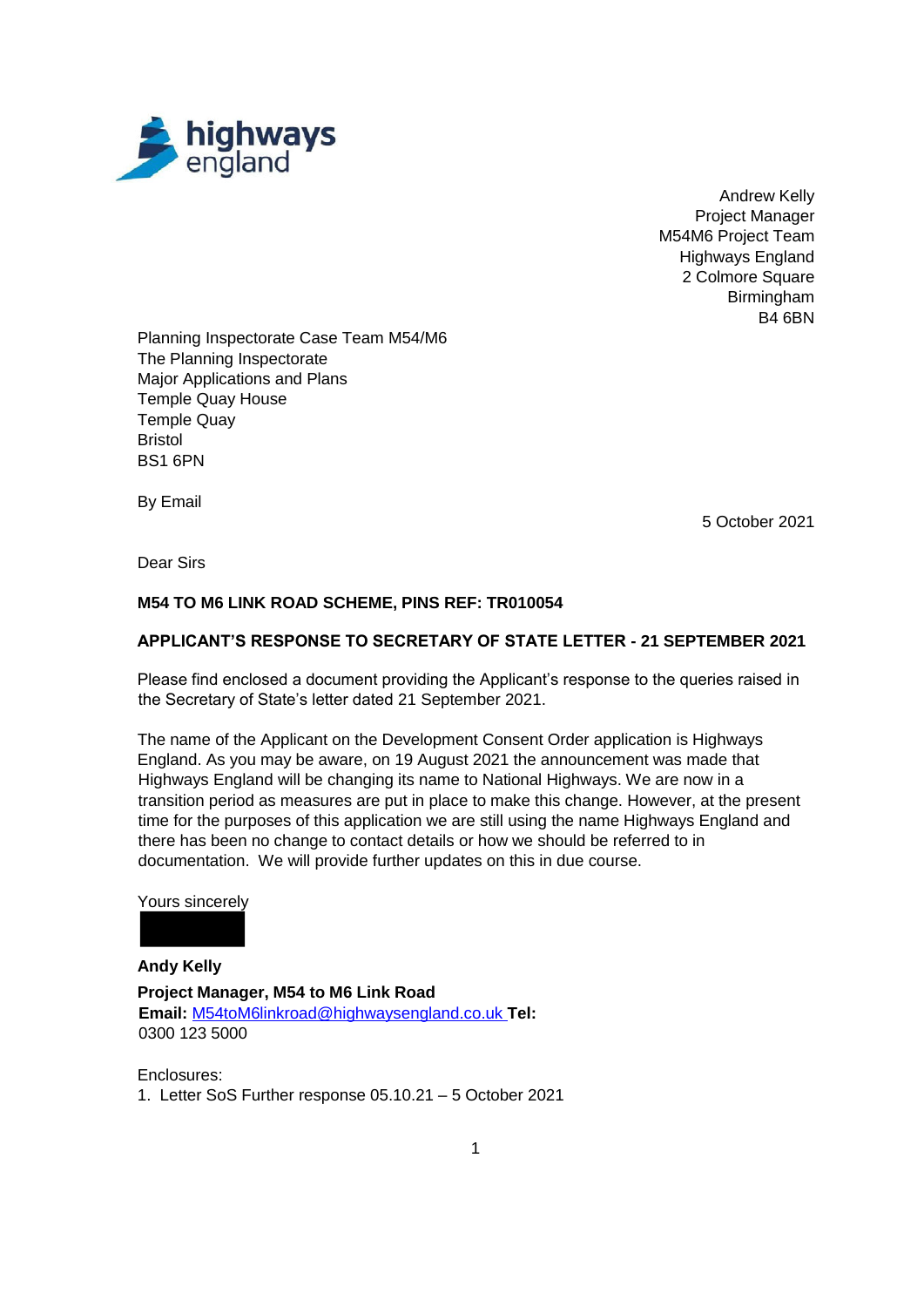

Andrew Kelly Project Manager M54M6 Project Team Highways England 2 Colmore Square Birmingham B4 6BN

The M54 to M6 Link Road Team The Planning Inspectorate Eagle Wing 3/18 Temple Quay House Temple Quay **Bristol** BS1 6PN

By Email: M54toM6linkroad@planninginspectorate.gov.uk

5 October 2021

Dear Sirs

## **M54 TO M6 LINK ROAD SCHEME, PINS REF: TR010054**

# **APPLICANT'S FURTHER RESPONSE TO SECRETARY OF STATE'S LETTER DATED 21 SEPTEMBER 2021**

We write in response to the Secretary of State's request for an update on protective provisions in favour of Cadent Gas Limited and Western Power Distribution Limited.

Cadent Gas Limited ("Cadent")

We confirm that the Applicant and Cadent have concluded their agreement and agree that no changes are required to the protective provisions in favour of Cadent included within the Development Consent Order submitted on 7 April 2021 at Deadline 8 (ref REP8-005).

The Applicant provided a copy of this response to Cadent in advance and can confirm that Cadent approved the issuing of this response.

Western Power Distribution Limited ("WPD")

We have seen correspondence from WPD dated 1 October 2021 which supports the Applicant's earlier response provided on 23 August 2021 by confirming that agreement has been reached and that WPD's objection is withdrawn.

We trust that the above updates are of assistance.